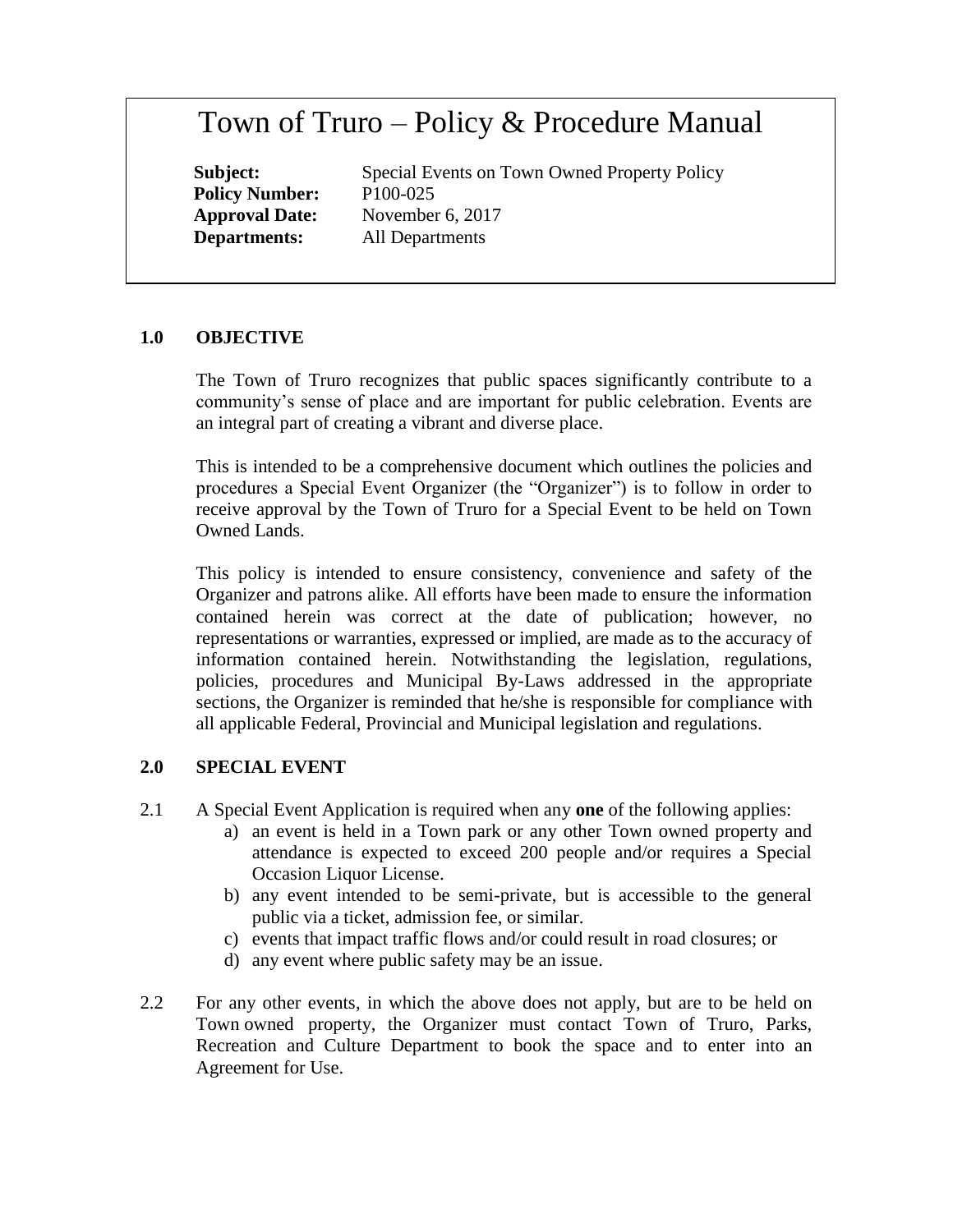# **3.0 COMMUNITY SPACE RENTALS**

- 3.1 Green Spaces designated for community space rental are made available to individuals and groups whose primary purpose is the promotion of cultural, educational and community activities.
- 3.2 Community and commercial use may be permitted when the facilities are not required for the service or administrative functions of the Town of Truro.
- 3.3 Priority for the use of these facilities is as follows:
	- a) Town of Truro Events and Programs, co-sponsored programs and other Town of Truro purposes;
	- b) Town of Truro related groups;
	- c) non-profit community groups and organizations;
	- d) others, e.g. commercial groups; and
	- e) birthday parties, receptions, weddings, and similar social events.
- 3.4 Weddings, wedding receptions, birthday parties, and similar social events will not be permitted in the Civic Square.

# **4.0 EVENT RESTRICTIONS**

- 4.1 The Town of Truro will not accept Special Event Applications for any group or organization that endorses views or ideas that promote discrimination, contempt or hatred. The purposes, practices and event proposals of the Organizer must be consistent with the Nova Scotia Human Rights Act.
- 4.2 The Town of Truro reserves the right to deny or cancel a booking when it reasonably believes:
	- a) use by any individual or group will be for the purpose that is likely to promote, or would have the effect of promoting discrimination, contempt, or hatred for any group or person on the basis of race, ethnic origin, place of origin, citizenship, colour, ancestry, language, creed (religion), age, sex, gender identity, gender expression, marital status, family status, sexual orientation, disability, political affiliation, membership in a union or staff association, receipt of public assistance, level of literacy or any other similar factor;
	- b) activities that exclude persons from participation or the enjoyment of the event based on race, national or ethnic origin, citizenship, religion, gender, marital status, family status, sexual orientation, disability, political affiliation, or similar;
	- c) events that conflict with the Town of Truro's values or that are deemed to impact negatively on the Town's image and identity;
	- d) use by any individual or group will be for the purpose or action that is contrary to the law or any of the Town of Truro's policies, including violent, threatening, abusive, harassing, disruptive or intrusive language or conduct.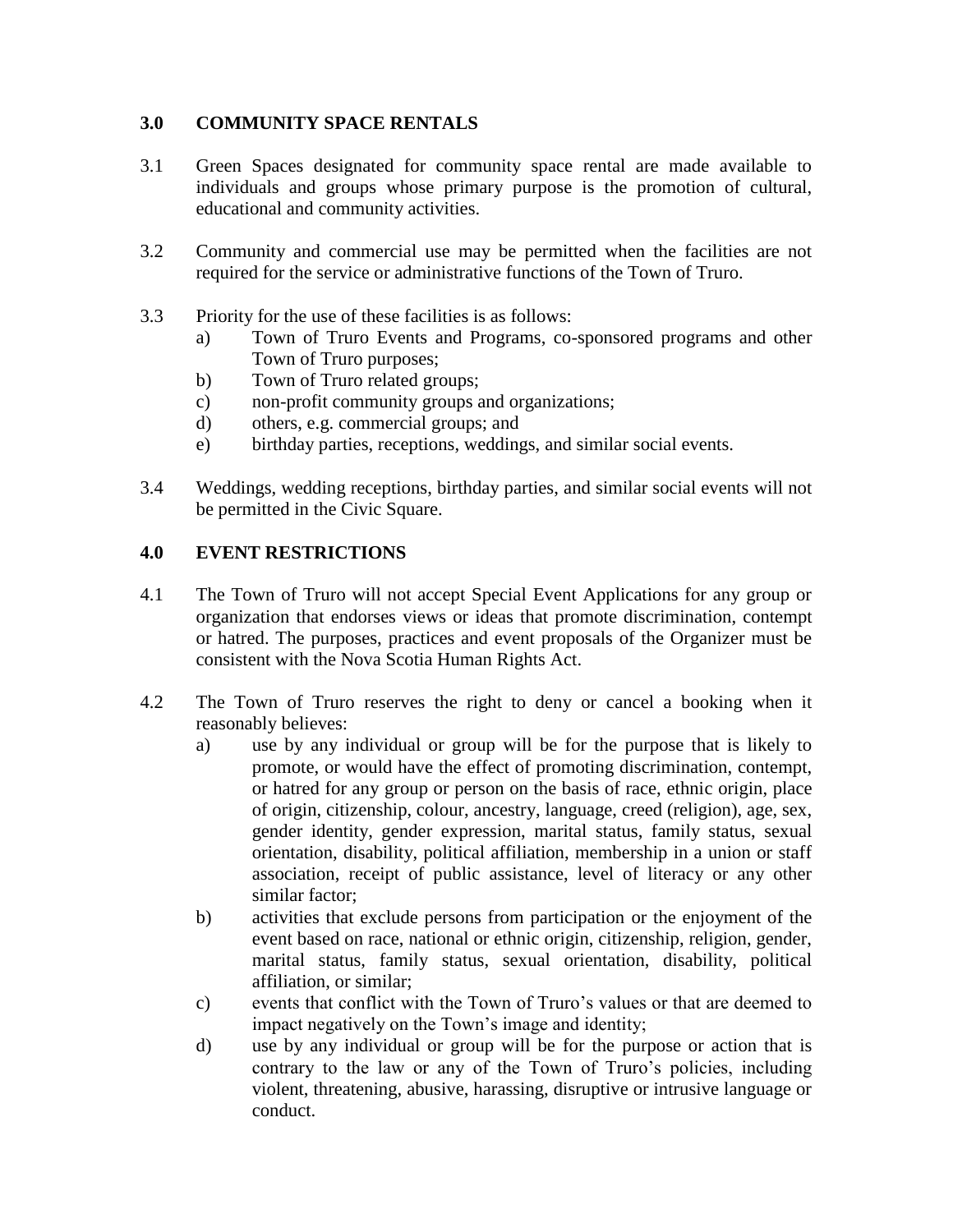- e) there is a misrepresentation, a likelihood of physical hazard to participants or audiences or a misuse of premises or equipment. Past misuse or nonpayment of fees is sufficient grounds for denial of an application.
- 4.3 The Town of Truro requires potential users of Community Space Rentals to confirm that they will not be conducting any business or activity that are in violation of this policy, the Criminal Code of Canada (including hate propaganda laws) or the Nova Scotia Human Rights Act.

# **5.0 APPLICATION FOR SPECIAL EVENTS**

- 5.1 The Organizer must complete a Special Events Application Form a minimum of forty five (45) days prior to the event, and a maximum of ninety (90) days prior to the event. Any requests for variance to this timeline will be reviewed and considered based on the site/event specific guidelines.
- 5.2 A Special Events Application is to be submitted via one of the following:

#### **Email:**  recdept@truro.ca

## **Drop off or mail to the following location:**

Town of Truro, Parks, Recreation and Culture Department ATTN: Special Events Coordinator 40 Douglas Street Truro, NS B2N 2E7

## **Fax:**

(902) 893-6099

- 5.3 Town of Truro Staff will review the application and provide assistance to the Organizer in meeting all policy requirements. If the event is approved, an Agreement for Use or a Special Event Contract will be entered into with the Organizer.
- 5.4 No event should be promoted or advertised without receiving approval from the Town of Truro.
- 5.5 The Town of Truro may, at any time, cancel the Agreement for Use or Special Event Contract for reasons of non-compliance with these regulations and/or in the interest of public safety. The Town of Truro will not provide a refund or be responsible for any costs incurred by the Organizer resulting from the Town cancelling the event if the Organizer is non-compliant.

## **6.0 GENERAL POLICIES AND PROCEDURES**

6.1 All applications are reviewed based on their compatibility with the Town of Truro's objectives for events and the suitability of the site requested. The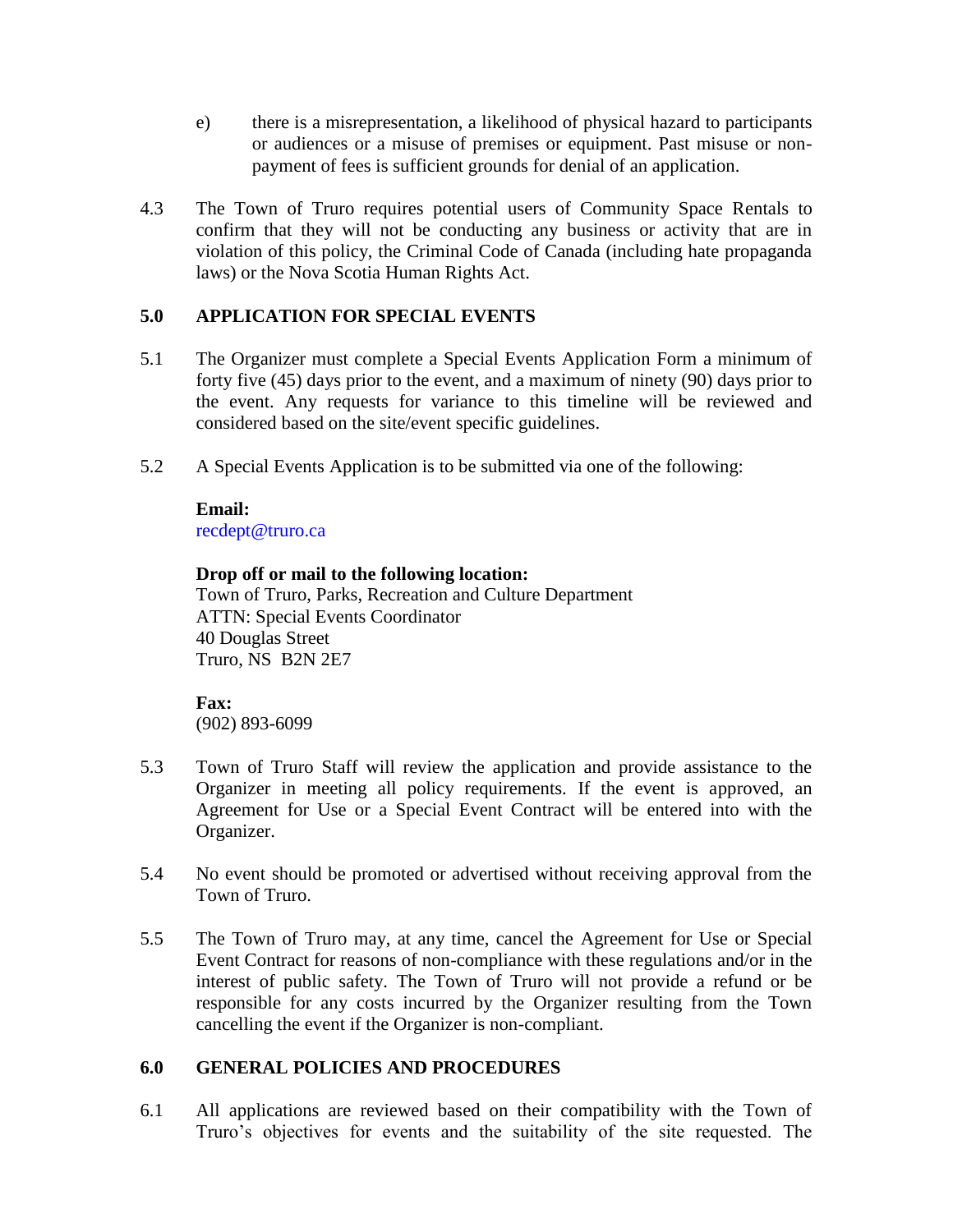proposed event and venue for each application is reviewed by the Town of Truro and alternate locations may be suggested. While a specific site may be requested, it is not guaranteed, and all events are subject to alternative venue changes, at the discretion of the Town of Truro.

- 6.2 The Town of Truro will review all proposals and applications and best match the event to an appropriate venue. The goal is to manage the pressure on some higher use venues in order to prevent damage, minimize neighborhood disruption, and distribute events across multiple venues.
- 6.3 Those events which best provide a direct benefit to the community will be given priority over those commercial events focused on special interest.
- 6.4 The Town of Truro reserves the right to refuse the use of any town owned property for any event or use, for any reason deemed applicable by the Town of Truro.
- 6.5 The Organizer shall adhere to the policies contained herein. Non-compliance with the policies may result in event cancellation or closure of an event. The Organizer may also be prohibited from holding future events.
- 6.6 The Organizer shall pay all fees related to the Agreement for Use and/or Special Events Contract and services a minimum of ten (10) business days prior to the event.
- 6.7 Proof of all necessary permits, proof of insurance and licenses is required to be submitted a minimum of ten (10) business days prior to the Special Event.
- 6.8 A list of vendors is to be provided to the Town of Truro no later than ten (10) days prior to the event for approval. Only those vendors who hold valid Street Vendors Permit from the Town of Truro will be allowed to operate on Town property. All vendors must have proof of this permit on-site during the event.
- 6.9 The Organizer shall follow recycling programs and procedures during the event and its subsequent clean up.
- 6.10 A viewing area and appropriate access shall be provided for persons with disabilities.
- 6.11 Animals and pets may or may not be permitted on the site depending on the nature of the event. If animals are permitted, the Animal Control Regulations shall be adhered to.
- 6.12 The Organizer must comply with all applicable federal, provincial and municipal laws in relation to the Event.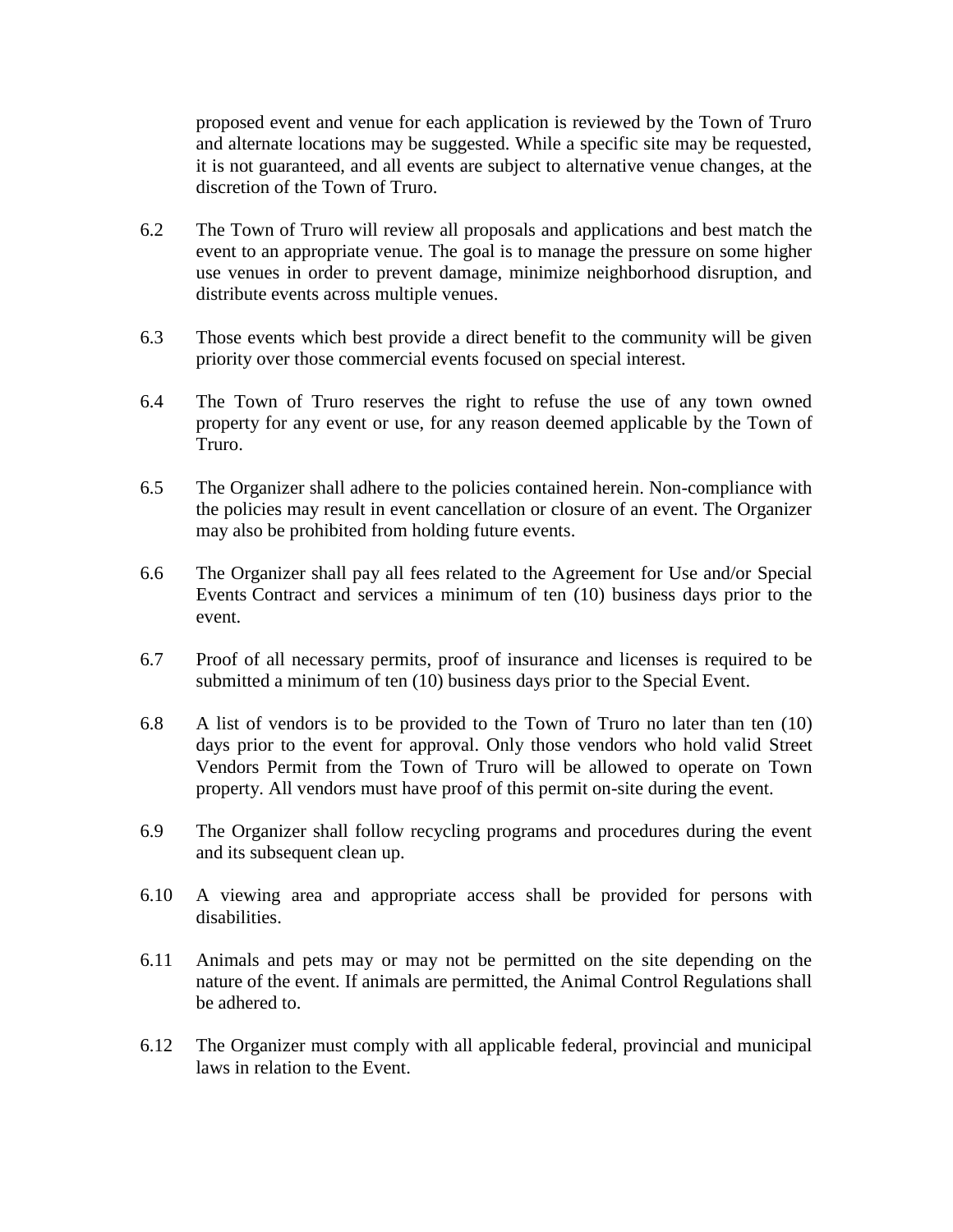## **7.0 INSURANCE REQUIREMENTS**

The Organizer must be financially responsible for and maintain for all operations associated with the event:

- 7.1 Commercial General Liability Insurance with limits of not less than **TWO MILLION DOLLARS (\$2,000,000)** inclusive per occurrence for bodily injury including death, personal injury, property damage including loss of use thereof, contractual liability, non-owned automobile and volunteers are to be added as an insured and shall contain a cross liability severability of insured clause. The policy must name the Organizer as the Named Insured and must name the Town of Truro as an additional insured.
- 7.2 The Town of Truro reserves the right to reasonably request additional insurance as deemed required.

## 7.3 **Fireworks/Pyrotechnics**

If fireworks or pyrotechnics are to be used in the event, all of the same terms and conditions of insurance shall apply and, in addition, the insurance certificate must include fireworks or pyrotechnics as an insured activity and the limits of the Commercial General Liability Insurance Policy must be increased to not less than FIVE MILLION DOLLARS (\$5,000,000) inclusive per occurrence.

## 7.4 **Liquor**

If liquor is to be served at the event, all of the same terms and conditions of insurance shall apply and, in addition, the insurance certificate must include Host Liquor Liability and the limits of the General Liability Insurance Policy must be increased to not less than TWO MILLION DOLLARS (\$2,000,000) inclusive per occurrence.

## 7.5 **Notice of Cancellation**

All policies shall be endorsed to provide the Town of Truro with not less than 30 days' written notice of cancellation.

## 7.6 **Certificate of Insurance**

A minimum of ten (10) business days prior to the event, the Organizer shall promptly provide the Town of Truro with a certificate of insurance confirming that all insurance requirements under Section 7.1, 7.2, 7.3 and 7.4 have been met.

## 7.7 **General Conditions**

- a) all applicable deductibles under the above required insurance policies are at the sole expense of the Applicant;
- b) all policies shall apply as primary and not as excess of any insurance available to the Town of Truro.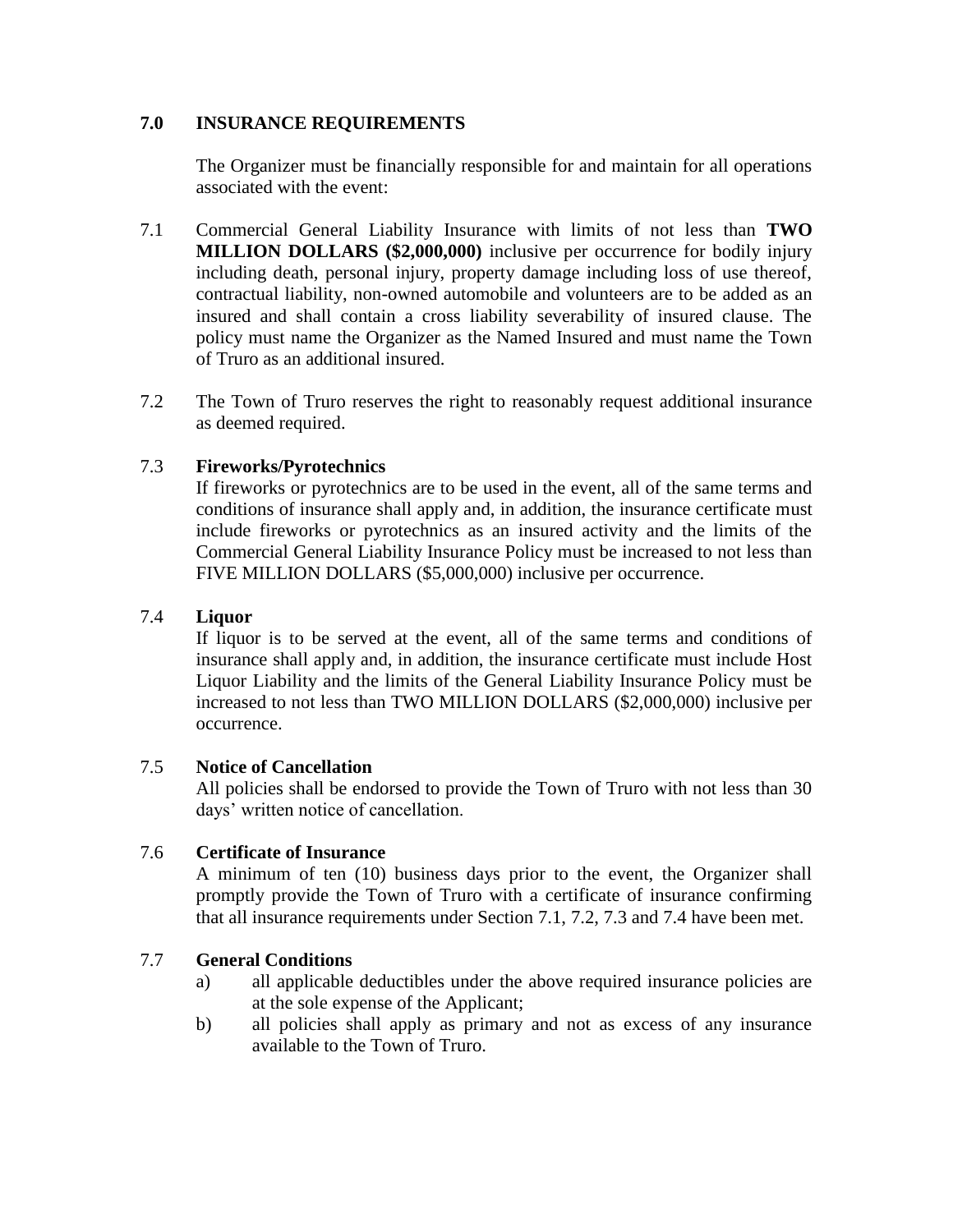## 8.0 **SITE PLAN**

- 8.1 The Organizer is liable for all fees and charges related to the event, including but not limited to any licensing, or associated fees. This may also include, but is not limited to the Application Fee (as per the Event Fee Schedule attached to the Special Events Application and Schedule A of the Policy)
- 8.2 There may be additional fees for any of the following provided by the Town of Truro:
	- a) any property and equipment rental fees;
	- b) any labour and staffing costs;
	- c) any municipal and provincial permit costs;
	- d) any required fencing (snow fencing, street barricades, etc.);
	- e) any utility consumption costs (water, electrical, etc.);
	- f) any costs associated with road closures;
	- g) any costs related to clean up and/or site restoration;
	- h) any costs related to security;
	- i) any turf recovery;
	- j) any required advertisement costs (use of public property, road closure, etc.);
	- k) any advance deposit (if required).
- 8.3 The Town reserves the right to bill the Organizers for any fees incurred by the Town of Truro in connection with the event.

# **9.0 SITE PLAN**

- 9.1 A detailed Site Plan must be included and submitted with a Special Events Application. The Site Plan must show the following items if applicable:
	- a) Location of all Tents, include dimensions of each.
	- b) Access and Exit points, include widths of openings.
	- c) Alcohol and Food Service Locations.
	- d) Licensed Areas and Non-Licensed Areas, include dimensions of each.
	- e) Fencing and Barricades, include height of fencing.
	- f) Staging or sound areas, include size of staging.
	- g) Vendor Areas (Including Food Trucks).
	- h) Portable Washrooms (Include # of proposed portable washrooms).
	- i) Signage.
	- j) Access and Exit points, including emergency exits.
	- k) Road/Street Closures.
	- l) Parking and Designated Taxi Areas.
	- m) Additional structures (tables, chairs, displays, electrical or sound equipment, generators, etc.).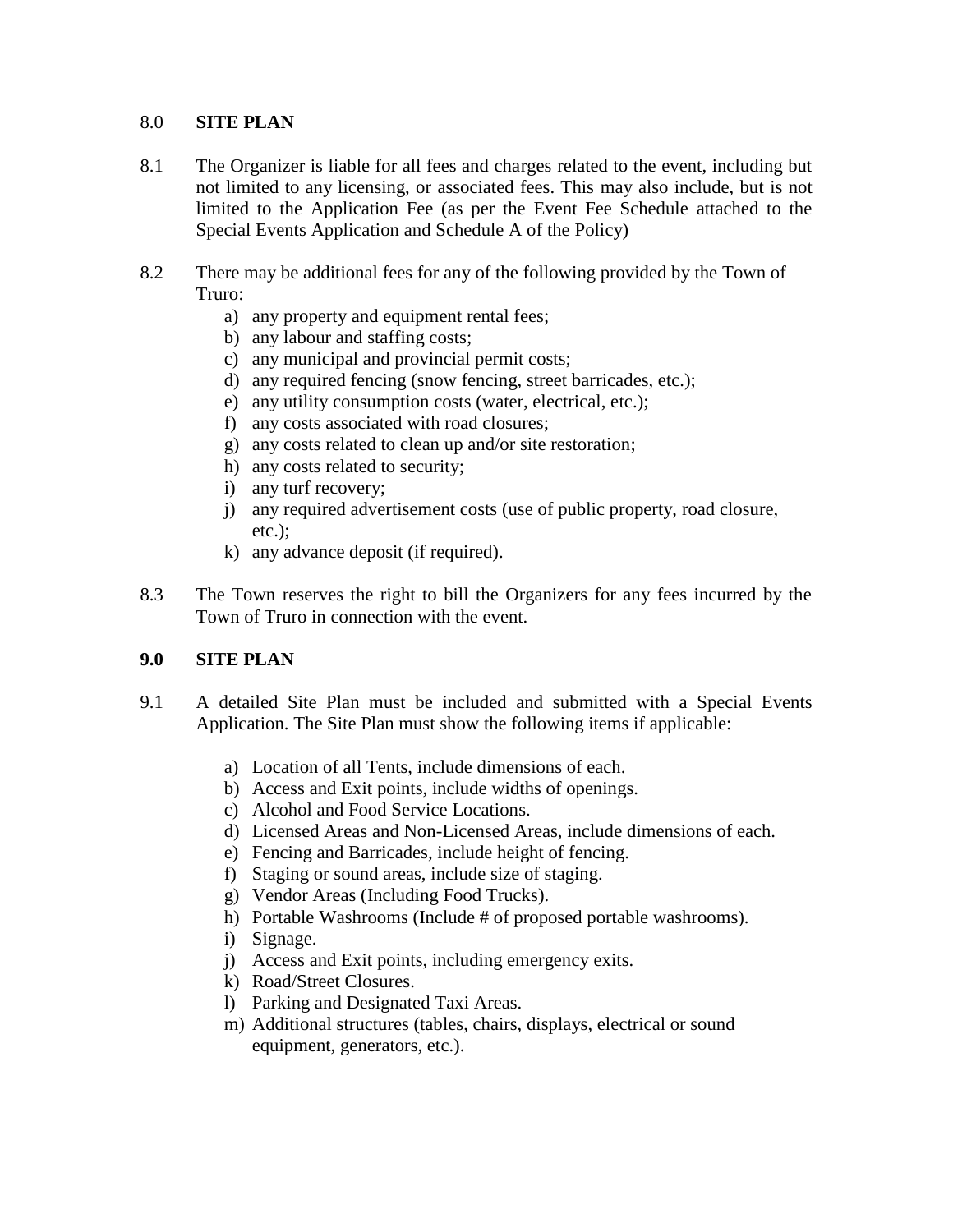## **10.0 BUILDING POLICIES AND PROCEDURE**

- 10.1 All temporary structures (i.e. tents, booths, stage, fencing, etc.) shall comply with all applicable Municipal regulations and by-laws and are subject to inspection.
- 10.2 Fees for applicable permits, plans examination and structure inspections shall be the sole responsibility of the Organizer.
- 10.3 Capacity of tents and outdoor sites shall be determined by the Truro Fire Service and Building Inspector.

## **11.0 Street Closures**

- 11.1 The Town Engineer will determine the requirements for temporary road closures and/or parking restrictions. A request for a street closure does not guarantee approval.
- 11.2 If a street closure is required, the Organizer may be required to provide a Traffic Control Plan at least ten (10) business days prior to the event. The Traffic Control Plan must be approved by the Town of Truro prior to the event taking place.
- 11.3 All Traffic Control Plans must be completed and produced by an approved Traffic Control Company. The Town of Truro may require that the street closure be advertised in the local newspaper and on the Town's website prior to the event. The Town may also require consultation with property owners affected (as reasonably determined by the Town).
- 11.4 The Organizer will be solely responsible for all fees for any advertisements of the road closure, or services provided by the Town of Truro in association with the road closures and/or parking restrictions.

# **12.0 SITE CLEAN UP AND RESTORATION**

- 12.1 The Organizer is responsible for the clean-up of the site and removal of all garbage, refuse and debris by a time as determined by the Town of Truro. Any hazardous materials shall be removed promptly upon completion of the Special Event in accordance with all applicable regulations.
- 12.2 The Organizer shall be solely responsible for any and all costs associated with turf and site restoration. Restoration work to commence immediately following the event. Hazards must be corrected immediately.
- 12.3 The Organizer shall provide the specified number of garbage cans at the site as determined by the Town of Truro, and dispose of all debris, as required, during and immediately at the end of the event.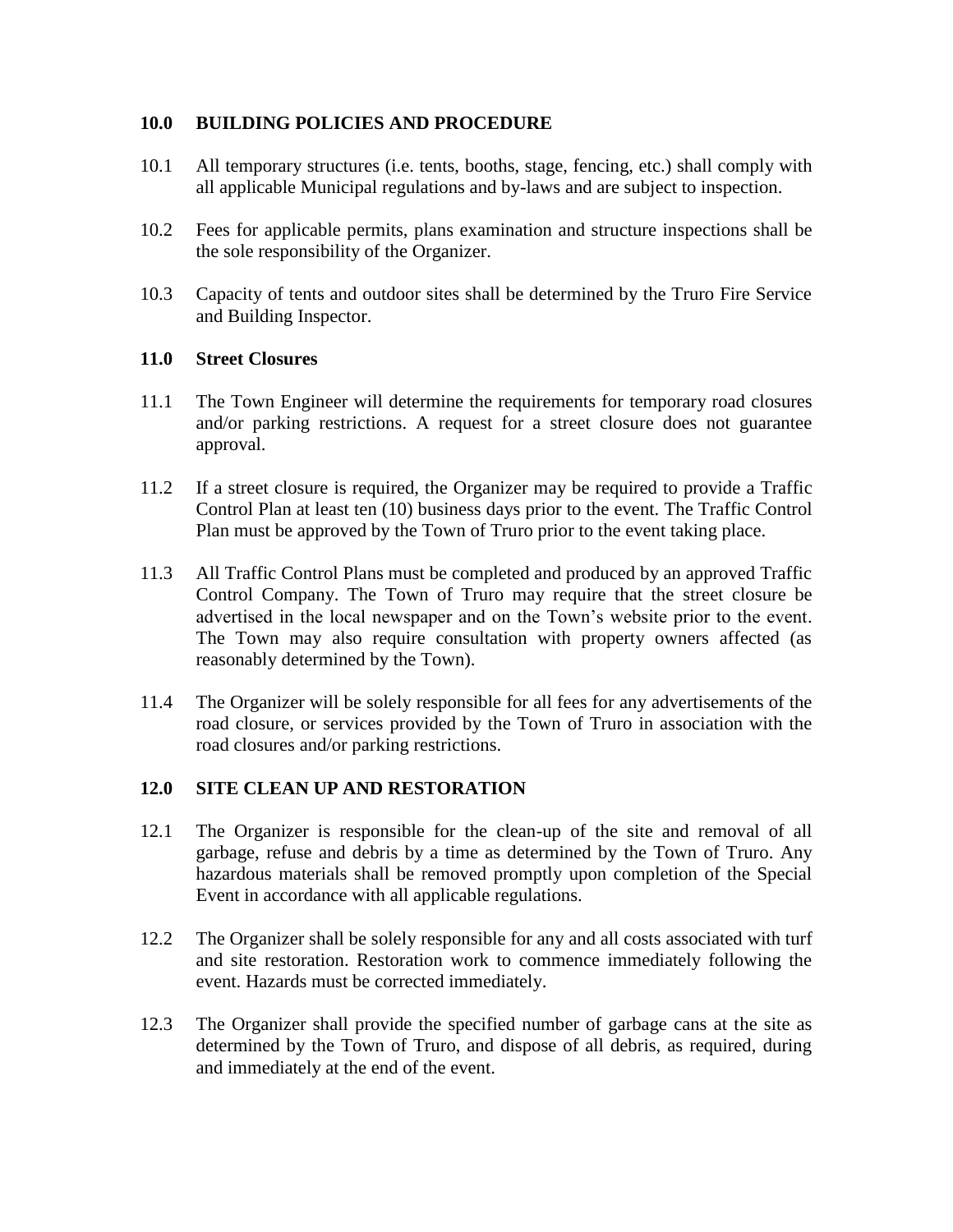## **13.0 NOISE CONTROL**

This policy is subject to approval based on site/event specific guidelines. However, the amplification of sound for Special Events will be limited to the hours of 9 a.m. to 11 p.m. unless a request in writing is made for a variance. Any requests for variance will be reviewed and considered based on the site/event specific guidelines.

## **14.0 VENDOR POLICIES AND PROCEDURES**

- 14.1 All vendors shall obtain a Street Vendors Permit from the Town of Truro to vend at a Special Event.
- 14.2 Anyone providing food services to the public requires a Provincial Temporary Event Food Permit through Nova Scotia Environment, Inspections, Compliance and Enforcement, [https://novascotia.ca/agri/documents/food](https://novascotia.ca/agri/documents/food-safety/TempFoodPermit.pdf)[safety/TempFoodPermit.pdf,](https://novascotia.ca/agri/documents/food-safety/TempFoodPermit.pdf) or equivalent. Proof of a Temporary Event Food Permit must be provided to the Town of Truro at a minimum of ten (10) business days prior to the event.
- 14.3 All food service equipment must comply with all applicable Municipal, Provincial and Federal regulations and by-laws and may be subject to inspection.
- 14.4 Vendors shall be required to obtain and pay for any required permits.
- 14.5 Vendors approved to operate from the site shall operate in the designated locations during the event and must be able to provide proof of the Street Vendors Permit during the event.
- 14.6 All Vendors, unless otherwise agreed to by the Town of Truro, must provide to the Organizer confirmation of a Commercial General Liability Insurance Policy with limits of not less than TWO MILLION DOLLARS (\$2,000,000) inclusive per occurrence for bodily injury including death, property damage, contractual liability and if applicable volunteers are to be added as an insured and shall contain a cross liability severability of insured clause. The Policy must name the Town of Truro as an additional insured. Copies of the Certificates must be made available to the Town of Truro upon request.

## **15.0 LIQUOR LICENSE**

- 15.1 The Organizer must first obtain approval from the Town of Truro for an event which involves the presence of alcohol during the Special Event.
- 15.2 When alcohol is offered to the public, the organizer shall obtain a Special Events Liquor License, or equivalent, through Service Nova Scotia – Alcohol, Gaming, Fuel & Tobacco.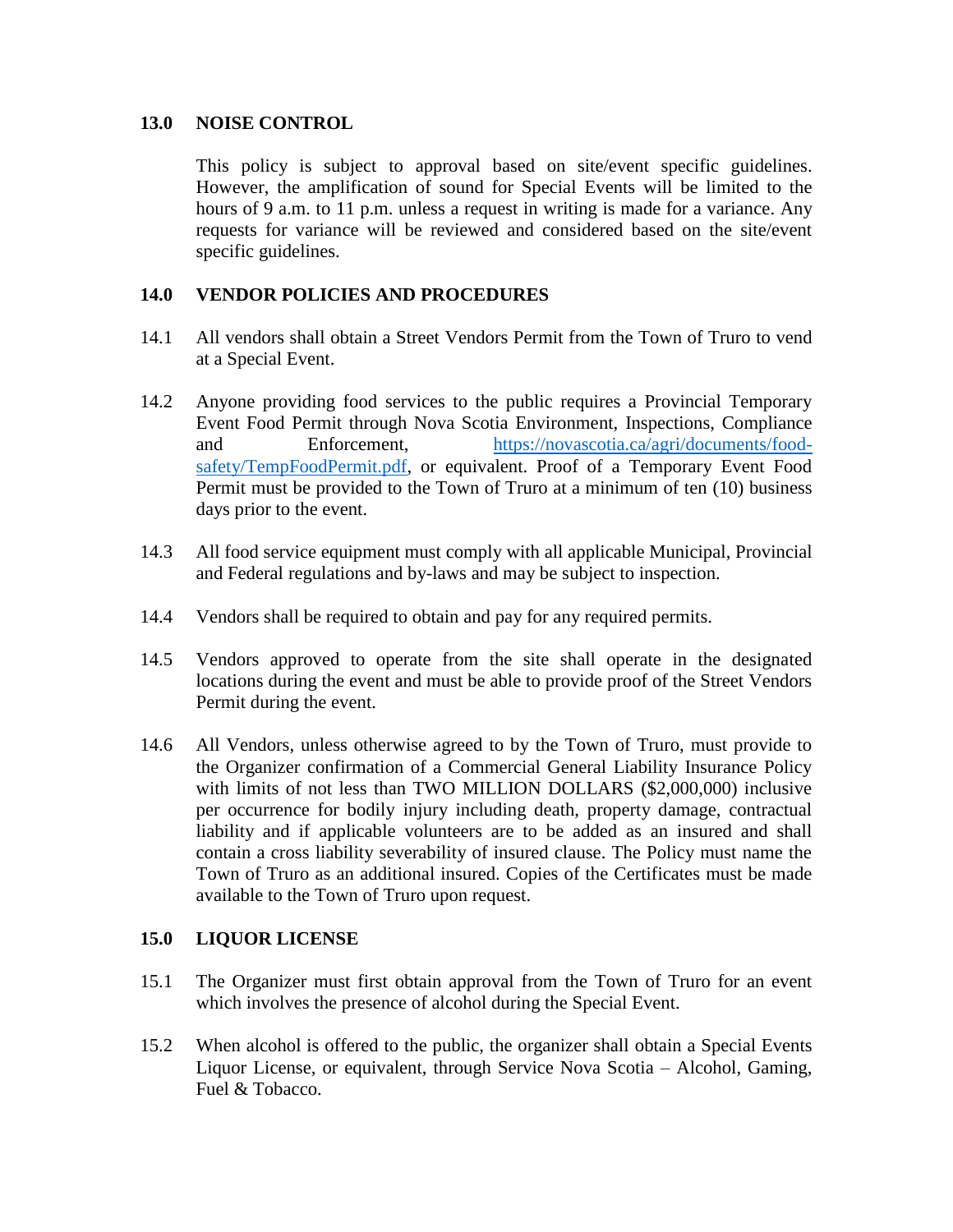- 15.3 In addition, the Organizer must at all times comply with all of the requirements set out by Service Nova Scotia – Alcohol, Gaming, Fuel & Tobacco.
- 15.4 Proof of a Special Occasion Liquor License must be provided to the Town of Truro at a minimum of ten (10) business days prior to the event.
- 15.5 The Organizer shall obtain and provide confirmation of additional liquor liability insurance under the Commercial General Liability Insurance Policy whenever liquor is to be available for consumption. Please carefully review Section 7.4 Liquor.
- 15.6 Double fencing may be required to surround any licensed area in which liquor will be sold and consumed.

## **16.0 SECURITY**

- 16.1 The security personnel requirements for the Special Event, including the provision of police officers shall be determined in consultation with the Truro Police Service.
- 16.2 Any required private security must be licensed with the Nova Scotia Department of Justice.
- 16.3 The Organizer is solely responsible for all fees for services provided by the Truro Police Service.
- 16.4 A detailed Security Plan may be required by the Truro Police Service before a Development Permit/Special Event Contract can be completed.

## **17.0 FIRE SAFETY AND EMERGENCY PLANNING**

- 17.1 An Emergency Measures Plan may be required by the Truro Fire Service. The organizer should plan for emergency exiting, emergency lighting, alarm systems, fire extinguishers, and any other related requirements.
- 17.2 An inspection by the Truro Fire Service may be conducted on site prior to or during the event.
- 17.3 All event security personnel shall be equipped with portable flashlights and event lighting must be addressed for all events occurring outdoors during non-daylight hours.
- 17.4 The Organizer is solely responsible for all fees for services relating to Fire Safety and Emergency Planning.

## **18.0 OCCUPATIONAL HEALTH AND SAFETY**

18.1 All events must follow Provincial Occupational Health and Safety regulations.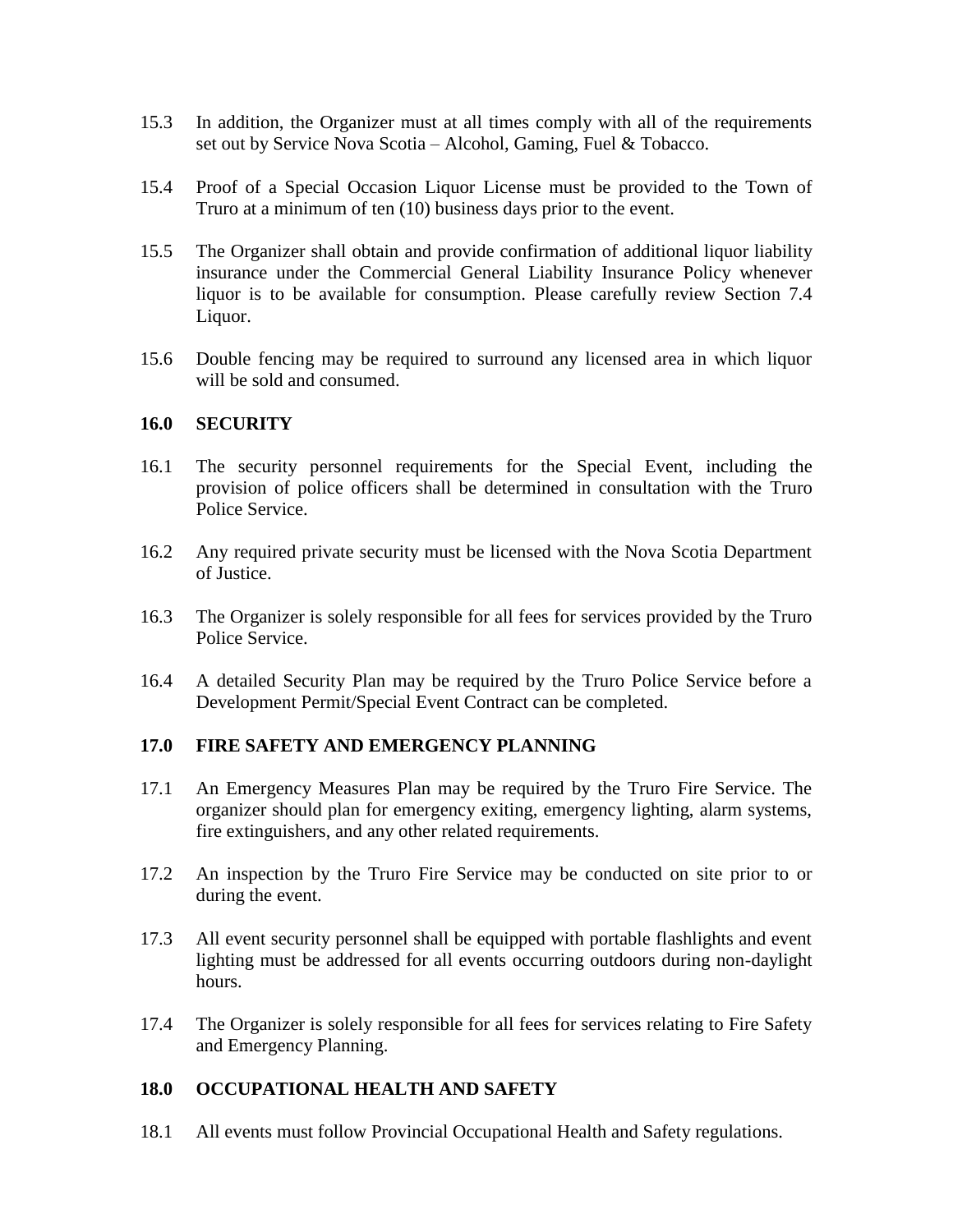18.2 The Town of Truro requires a minimum number of public portable washrooms for special events on public property. The amount to be determined based the number of attendees and type of the event.

## **19.0 FIRST AID**

- 19.1 Medical first aid services may be required for a Special Event. The cost of such services are to be incurred solely by the Organizer. The requirement for medical first aid will be determined on a per event basis by Town staff in consultation with medical professionals.
- 19.2 Signage indicating the location of the first aid posts shall be clearly visible throughout the site. Location of stations and emergency access must also be addressed.

# **20.0 FIREWORKS AND PYROTECHNICS**

- 20.1 The use of fireworks/pyrotechnics shall be considered as part of an application by the Truro Fire Service.
- 20.2 The Organizer is responsible for obtaining all necessary permits and will provide copies to the Town of Truro no less than ten (10) business days prior to the event.
- 20.3 The Truro Fire Service will determine the requirements of fire equipment and personnel required to be on site, the cost of which will be the responsibility of the Organizer.
- 20.4 Commercial General Liability Insurance in an amount not less than FIVE MILLION DOLLARS (\$5,000,000.00) is required whenever the use of fireworks/pyrotechnics forms part of an event. Please carefully review Section 6.0 Insurance (b) Fireworks/Pyrotechnics.

## **21.0 AGREEMENT TO INDEMNIFY AND HOLD HARMLESS**

Upon signing the application, the applicant thereby agrees to save harmless and indemnify the Town of Truro and its elected representatives, officers, employees and agents from and against any and all claims, demands, suits, actions, causes of action and/or proceedings that may be brought against or made upon the Town and/or its elected representatives, officers, employees or agents by any person arising out of matters in any way related to any act, failure to act or otherwise of the applicant and/or its employees, officers, servants, volunteers and agents in respect of, or pertaining to the special event, the operations of the applicant as described in this application or anything pertaining to the Agreement of Use and/or Special Events Contract should one be required and granted.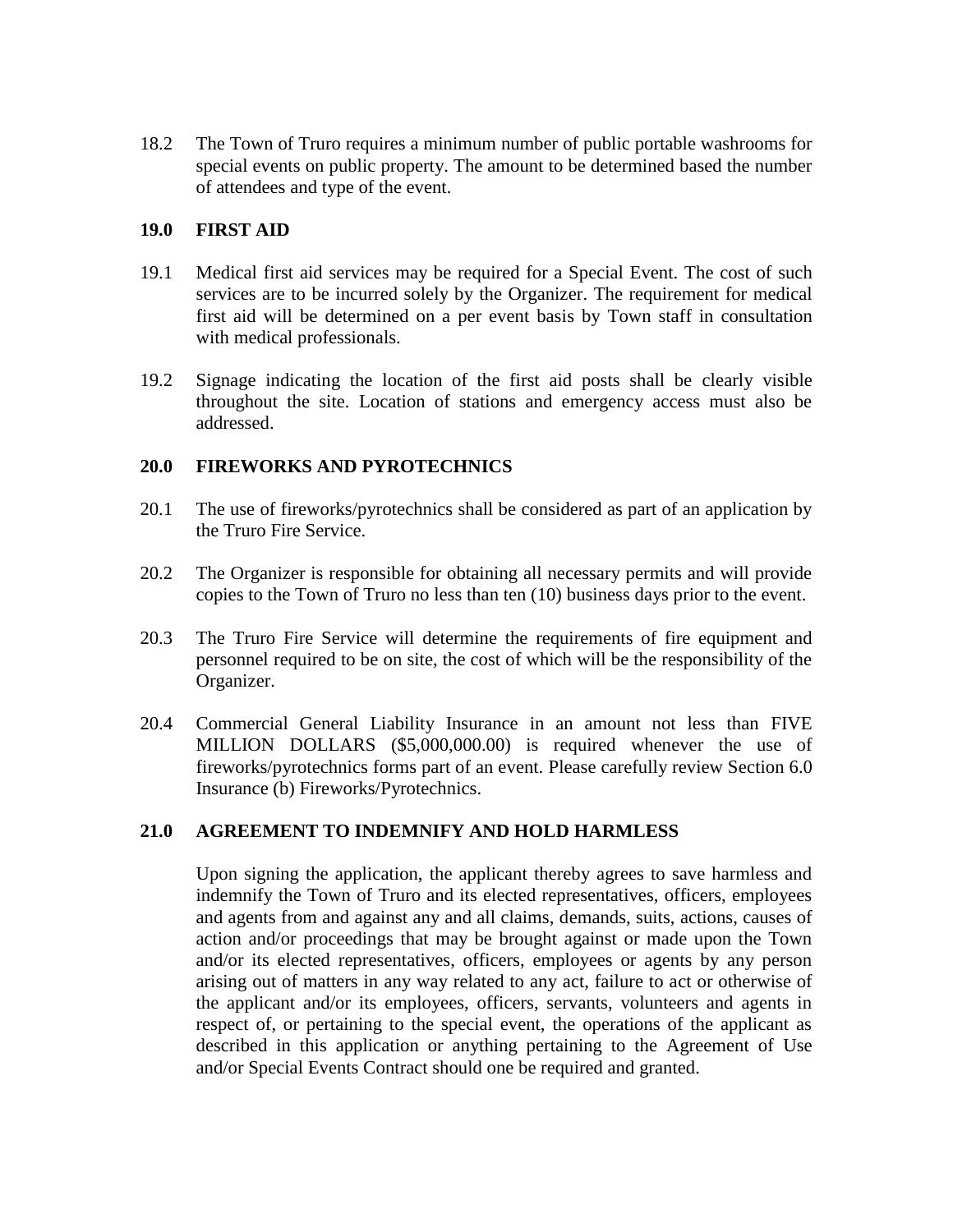## **22.0 RELEASE OF WAIVER OF LIABILITY**

Upon signing the application, the applicant thereby releases, waives and forever discharges the Town of Truro and its elected representatives, officers, employees and agents from all liability to itself and its heirs, executors, administrators and assigns for all loss or damage and any claims or demands for such loss or damage on account of injury to person or damage to property for which the Town of Truro may be responsible in respect of the conduct of the said event.

I, hereby acknowledge that I have received and reviewed the Town of Truro Special Events on Town Owned Property Policy and Procedures, and am in agreement with the policies outlined and accept the obligations imposed upon me therein.

Date Signature of Applicant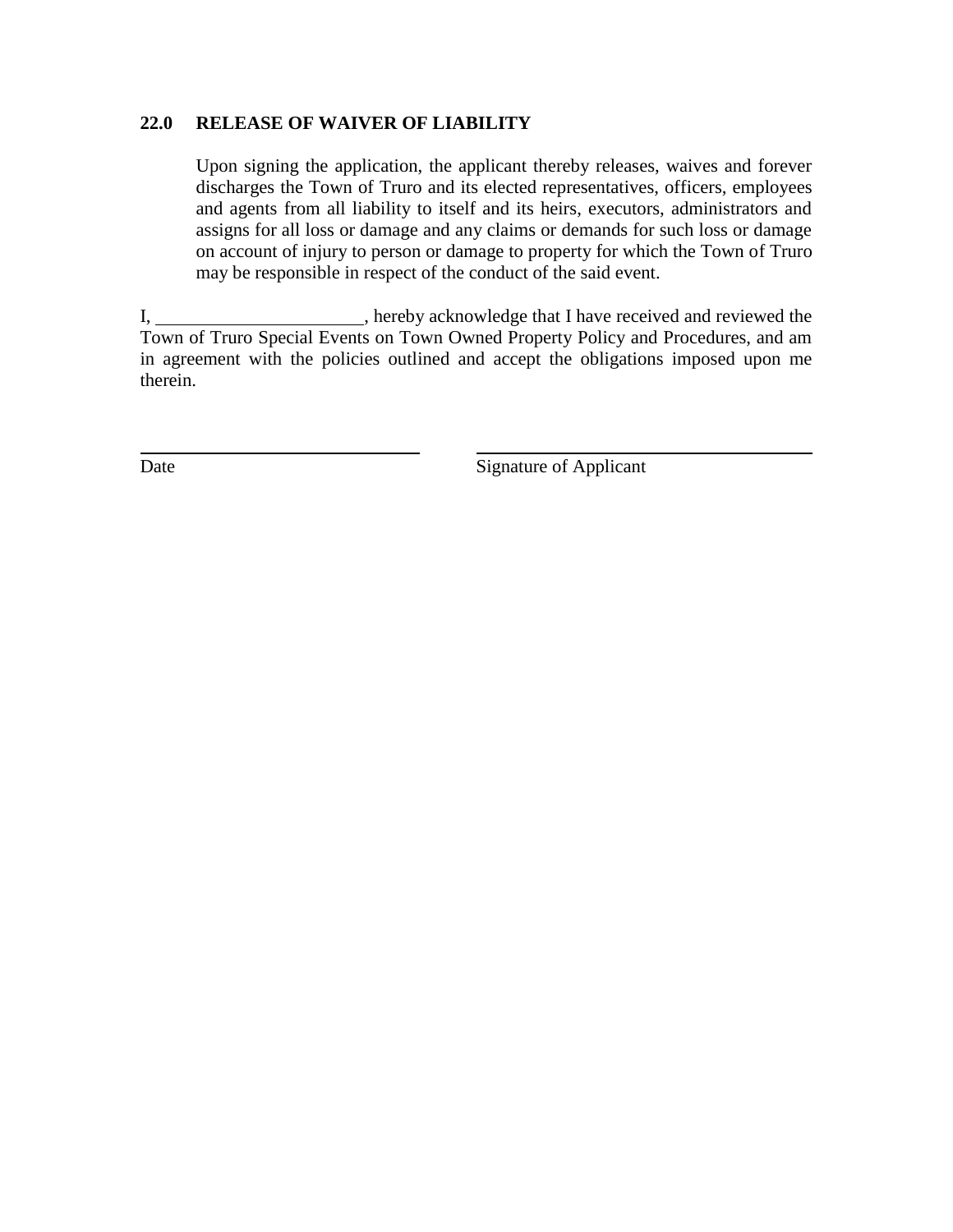# **Schedule A**

## **Civic Square Event Fee Schedule**

|                         | Not for Profit        | For Profit Organizer | Other |
|-------------------------|-----------------------|----------------------|-------|
|                         | Organizer and/or a    | and Event is For     |       |
|                         | Fundraising Event for | Profit               |       |
|                         | a Not For Profit      |                      |       |
|                         | Organization          |                      |       |
| <b>Events for the</b>   |                       |                      |       |
| <b>Public:</b>          |                       |                      |       |
| Average Attendance      |                       |                      |       |
| Per Day                 |                       |                      |       |
| $0 - 200$               | \$0                   | \$50                 | \$25  |
| 200-500                 | \$50                  | \$100                | \$75  |
| 500-1,000               | \$125                 | \$250                | \$175 |
| $1,000 +$               | \$250                 | \$500                | \$350 |
|                         |                       |                      |       |
| <b>Private (Closed)</b> |                       |                      |       |
| <b>Events:</b>          |                       |                      |       |
| Average Attendance      |                       |                      |       |
| Per Day                 |                       |                      |       |
| $0 - 200$               | \$50                  | \$100                | \$25  |
| 200-500                 | \$125                 | \$250                | \$200 |
| 500-1,000               | \$250                 | \$500                | \$350 |
| $1,000 +$               | \$375                 | \$750                | \$550 |

# **Victoria Park Event Fee Schedule**

| Not for Profit Organizer<br>and/or a Fundraising Event | For Profit Organizer and<br>Event is for Profit | Other |
|--------------------------------------------------------|-------------------------------------------------|-------|
| for a Not for Profit                                   |                                                 |       |
| Organization                                           |                                                 |       |
| УU                                                     |                                                 |       |

\*\*Weddings: due to the time and commitment staff contribute to making your special day flawless, there is a \$50 fee for all weddings in Victoria Park\*\*

# **Riverfront Park Event Fee Schedule**

| Not for Profit Organizer<br>and/or a Fundraising Event<br>for a Not for Profit | For Profit Organizer and<br>Event is for Profit | Other |
|--------------------------------------------------------------------------------|-------------------------------------------------|-------|
| Organization                                                                   |                                                 |       |
|                                                                                |                                                 |       |

\*\*Weddings: due to the time and commitment staff contribute to making your special day flawless, there is a \$50 fee for all weddings in Riverfront Park\*\*